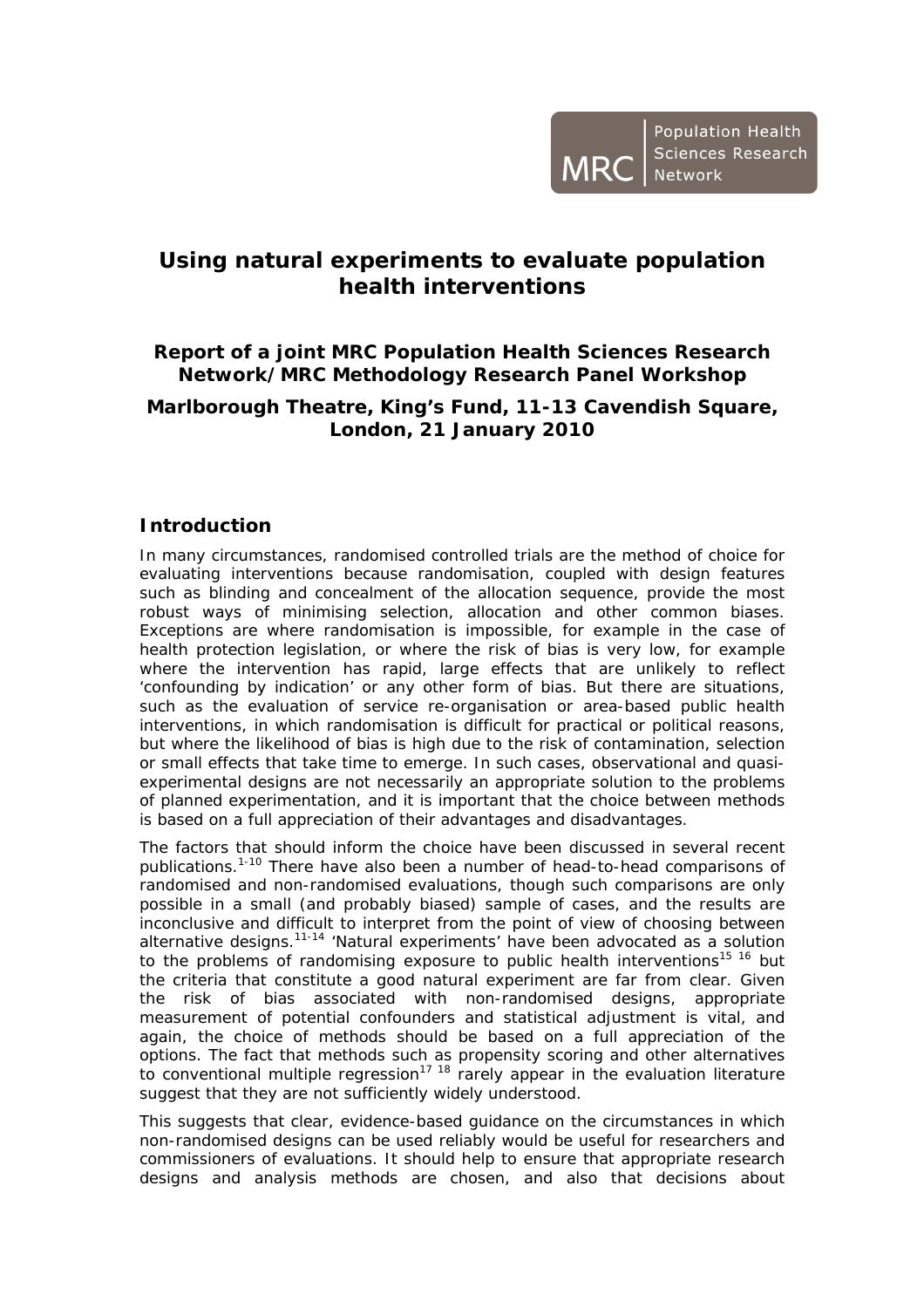implementation are based on a clear understanding of their implications for opening up or closing down evaluation options.

#### **Aims of the workshop**

The MRC Population Health Sciences Research Network, with the support of the MRC Methodology Research Panel convened the workshop to begin the process of producing such guidance by addressing questions such as: What are the criteria that define a good natural experiment? What are the circumstances in which natural experiments have been used effectively? What analysis methods are needed to obtain the most reliable estimates of effect from non-randomised evaluation designs? What are the main threats to the validity of such designs? Are there effective methods of dealing with these threats? What are the most promising approaches to improving the methodology of evaluating natural experiments?

The workshop was meant to appeal to those with an interest in the use of natural experiments to evaluate population health interventions, including producers, users, funders and publishers of research. It was hoped that, depending on the outcome of the discussions, a small working group could be convened to draft guidance which could be published as an MRC Guidance Document and an accompanying journal article, and develop proposals for further methodological research.

#### **Proceedings**

Opening the workshop, **Professor Cyrus Cooper** drew attention to the assumption made by some policy documents that natural experiments were a general solution to the difficulty of acquiring evidence of the effectiveness of public health interventions. For example, the 2004 Wanless report, *Securing good health for the whole population,* commented that, 'the major constraint to further progress on the implementation of public health interventions is the weakness of the evidence base regarding their effectiveness and cost-effectiveness,' and went on to suggest that, 'current public health policy and practice, which includes a multitude of promising initiatives, should be evaluated as a series of natural experiments.' The workshop would take a more discriminating approach, and seek to identify examples of successful natural experiments, while acknowledging the pitfalls, and areas where methods needed to be improved.

**Professor Sir Michael Rutter** set out the rationale for using natural experiments in health research. Understanding causality is important, and methods are needed to test causal inferences from observed associations. Statistical adjustment for confounding goes some way towards this, but is insufficient especially when confounders are imperfectly measured or unmeasured. By exploiting circumstances in which variables that normally go together are separated, natural experiments provide a range of opportunities for identifying environmental risks, and for dealing with selection bias, reverse causation and unmeasured confounders. Although randomised controlled trials are currently under-used in public health, they are often impractical, and natural experiments are a valuable alternative, although secure inferences may only be made using a variety of designs, and ingenuity is needed to identify good opportunities.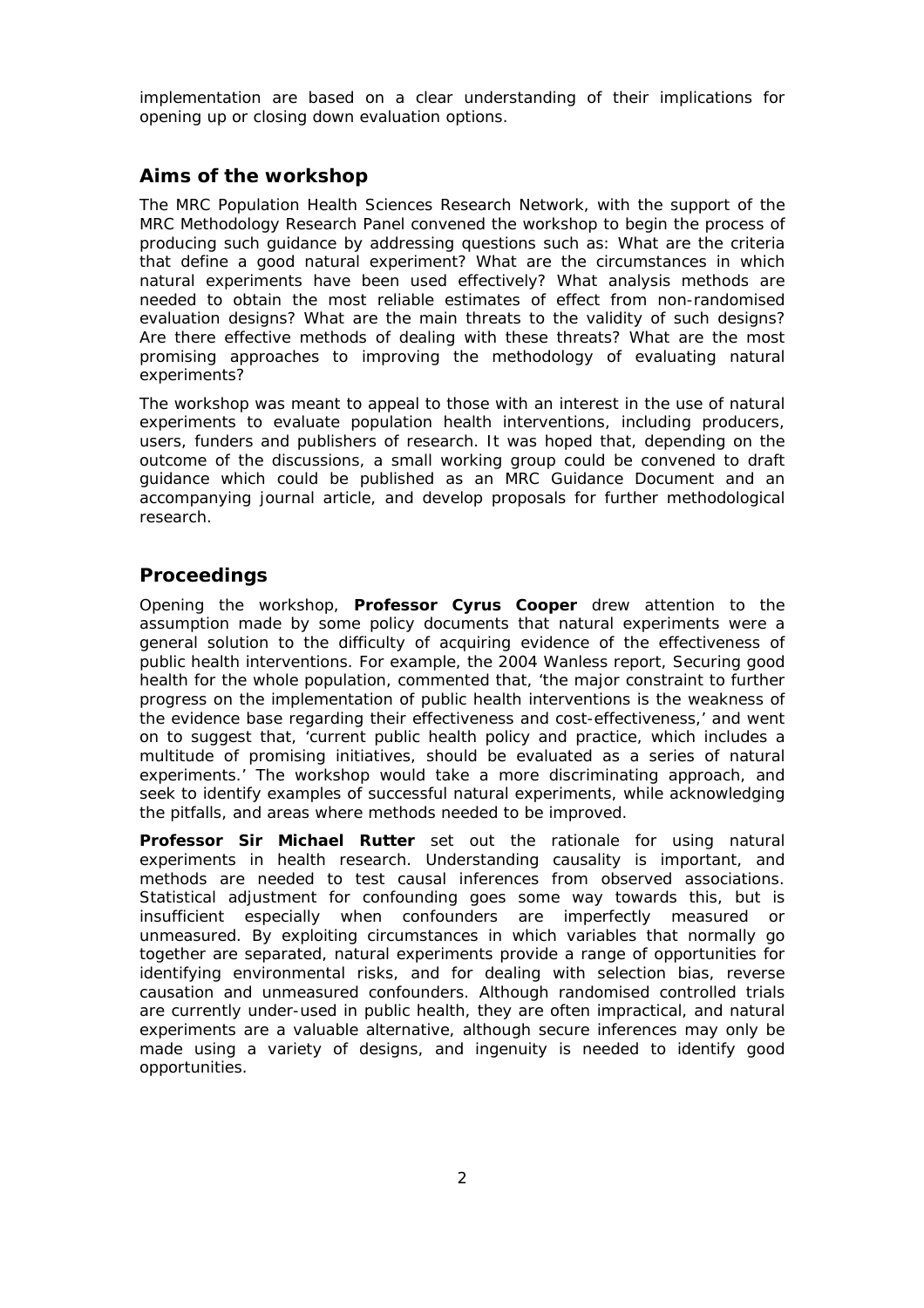Discussion focussed on the applicability of natural experimental methods to complex public health interventions, whether they could be used to assess harm, and the importance of understanding causality as opposed to simply estimating effect sizes. In principle, natural experiments could be used to address harmful effects, but this could be difficult in practice if they took longer to emerge than the benefits of an intervention. It is always useful to understand causal mechanisms, so that interventions can be improved, and methods for doing this, such as mediation analyses, are under-used.

**Professor Barney Reeves** discussed epidemiological issues in the use of natural experiments from the point of view of incorporating evidence from such designs within systematic reviews. Although many forms of bias affect both randomised and non-randomised studies (the main exception being selection bias), the higher risk of all biases in non-randomised studies means that a cautious approach is needed. Systematic reviews of non-randomised studies should try to display evidence in an impartial way, for example using forest plots rather than relying on narrative summaries. Pooling results from studies judged to be at high risk of bias may be of limited value because the additional uncertainty from the high risk of bias undermines the extra precision from larger numbers of observations. Although attention has traditionally focussed on selection bias in exposure to the intervention, selective reporting is also a serious problem. Research on selective reporting has, to date, focussed on selection of outcomes,<sup>19</sup> but the principle of selective reporting is likely to extend to selection of models when carrying out complex analyses on observational data.

Given the risks involved in using non-randomised designs, they should not be seen as a 'quick and dirty' option. A systematic approach is needed to weighing up the value of the evidence that can be obtained, and research questions prioritised accordingly. Possible methods for improving the quality of evidence from non-randomised studies included: prospective registers and publication of detailed protocols and a priori analysis plans to reduce selective reporting; concentration of evaluation resources on the most promising opportunities for using non-randomised designs, and involvement of methodologists in the design of such studies. Both producers and users of evidence from non-randomised studies should adopt a 'sceptical prior' rather than looking for evidence to support or justify a prior position. Discussion focussed on the question whether questionable evidence was always better than none. It was suggested that evidence from otherwise uncontrolled before and after studies of interventions such as speed cameras was so biased by 'confounding by indication' that it could only show improvement. Although it may be risky to base decisions on poor evidence, discarding the evidence in favour of expert judgement begged the question of the basis of those judgements. Developing approaches for minimising bias, and taking into account the impact of any remaining biases on effect estimates was a more promising way forward.

**Dr David Ogilvie** discussed the practicalities of conducting natural experiments, asking, first, which natural experiments should be evaluated and what questions should be asked of them, and secondly, what were the key technical questions. Policy experiments take place all the time. They may involve interventions of great public importance, such as a new urban motorway, where the costs and consequences are potentially large, but where the evidence is weak. While evaluation of such interventions is clearly desirable, questions remain about which to concentrate on, and what criteria should guide the choice, given that the most important, in terms of cost or impact, are not necessarily the most tractable from a research point of view. The most appropriate aim of the evaluation may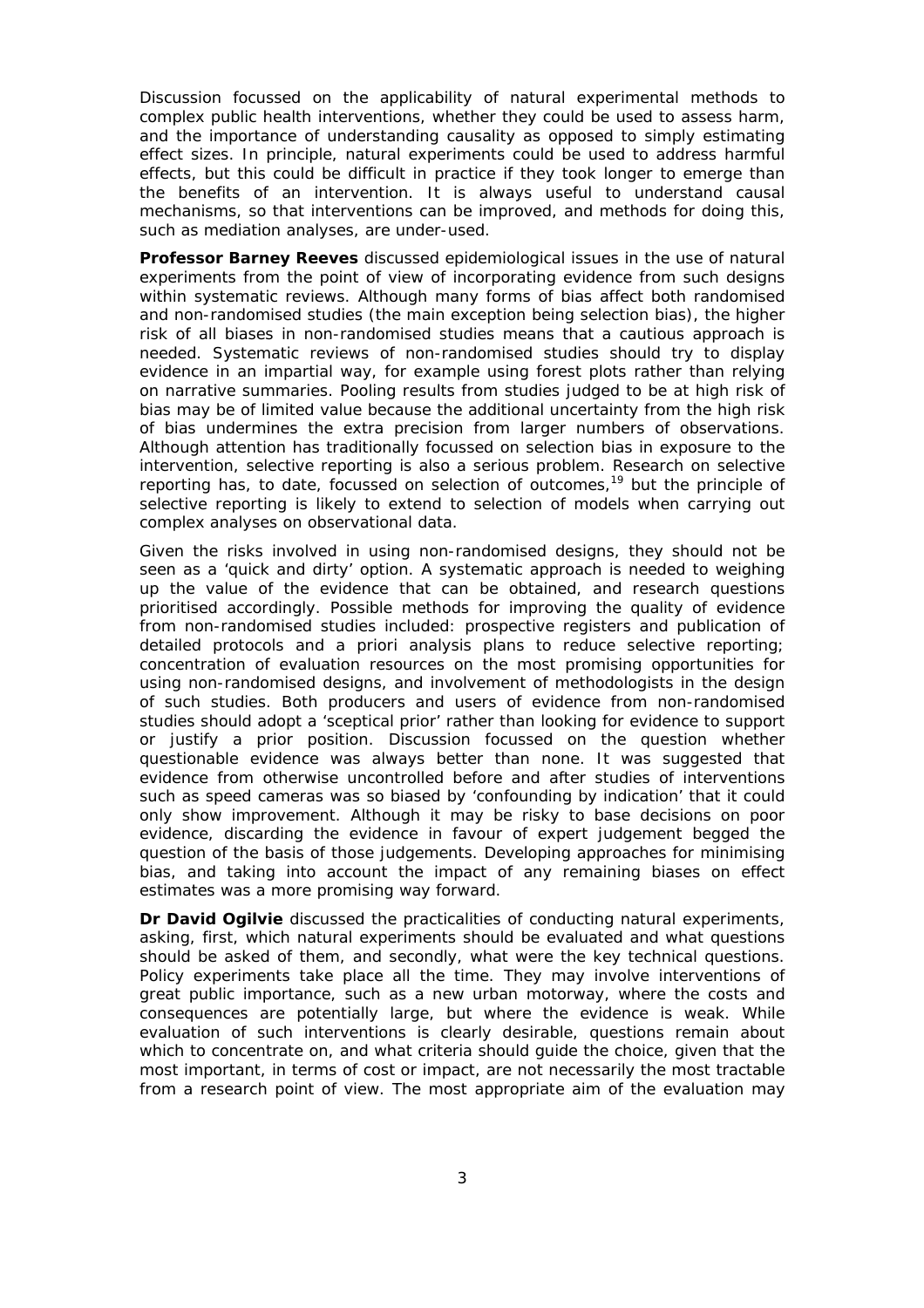not be to provide an overall effect estimate, but to assess some aspect of the intervention, and to understand how effects vary by setting or population, or to identify causal mechanisms. Key technical questions concern the definition of the study population, the range of data that should be collected on exposure, outcomes, mediators and confounders, and the choice of controls. It is unlikely that an ideal design will be possible, even if all these issues are carefully considered, and even if there is some scope for the researchers to influence the way the intervention is implemented. Expectations should be realistic, and individual studies should be seen as contributing to the accumulated evidence base rather than providing the last word on effectiveness.<sup>20</sup>

In discussion it was suggested that researchers should maximise the potential for evaluation by seeking out opportunities to incorporate an element of planning within natural experiments, for example by prior investment in routine datasets, or by influencing policy makers to implement new programmes in ways that are amenable to evaluation, and research funders to act rapidly and responsively. The point was also made that some public health interventions are essentially 'homeopathic' – that is, they are so unlikely to have any impact that whatever the investment in the intervention, evaluation is barely worthwhile.

**Professor Matt Sutton** provided an overview of economists' uses of natural experiments, and of the way they have approached some of the methodological problems. Natural experiments have been widely used in economics, for example to estimate the returns to education<sup>21 22</sup> or the impact of labour market policies.<sup>23</sup> because of the difficulty of conducting randomised controlled trials in these areas. A range of approaches has been developed to deal with the bias that occurs when there are observed or unobserved differences between participants and nonparticipants, other than exposure to the intervention, that are associated with variation in outcomes. Difference-in-difference designs compare changes in participants and non-participants in a programme, and use matching or statistical adjustment to minimise or control for observed differences between the groups. Compositional changes, differing macro trends or unobserved differences between groups may still bias estimates of programme effects.

An alternative approach, that addresses selection on unobserved differences, involves the use of an instrumental variable that affects participation in a programme but is otherwise unassociated with the outcome, and thereby mimics random assignment in a trial. A third approach is the regression discontinuity design which compares individuals who are just above and below a threshold in a continuous variable that determines eligibility to participate in a programme, and who are therefore otherwise similar. Like the instrumental variable approach it will only provide a good estimate of the effect of the programme if individuals do not react to their assignment. The plausibility of the assignment rule is a major source of debate in relation to these designs, and a number of approaches are available to test the key assumptions and assess the robustness of results.

Discussion focused on the kind on the types of policy to which these methods could be applied. Variables that provide good instruments often have very small effects. Often some incidental aspect of a policy or programme is used, so that the evaluation is of a specific exposure rather than of the intervention as a package.

In the first of the afternoon presentations of case studies, **Sally Haw** described the evaluation of the legislative ban on smoking in public places in Scotland. The ban was a relatively simple and well-defined intervention, but one with multiple impacts across a wide range of settings. A challenge in designing the evaluation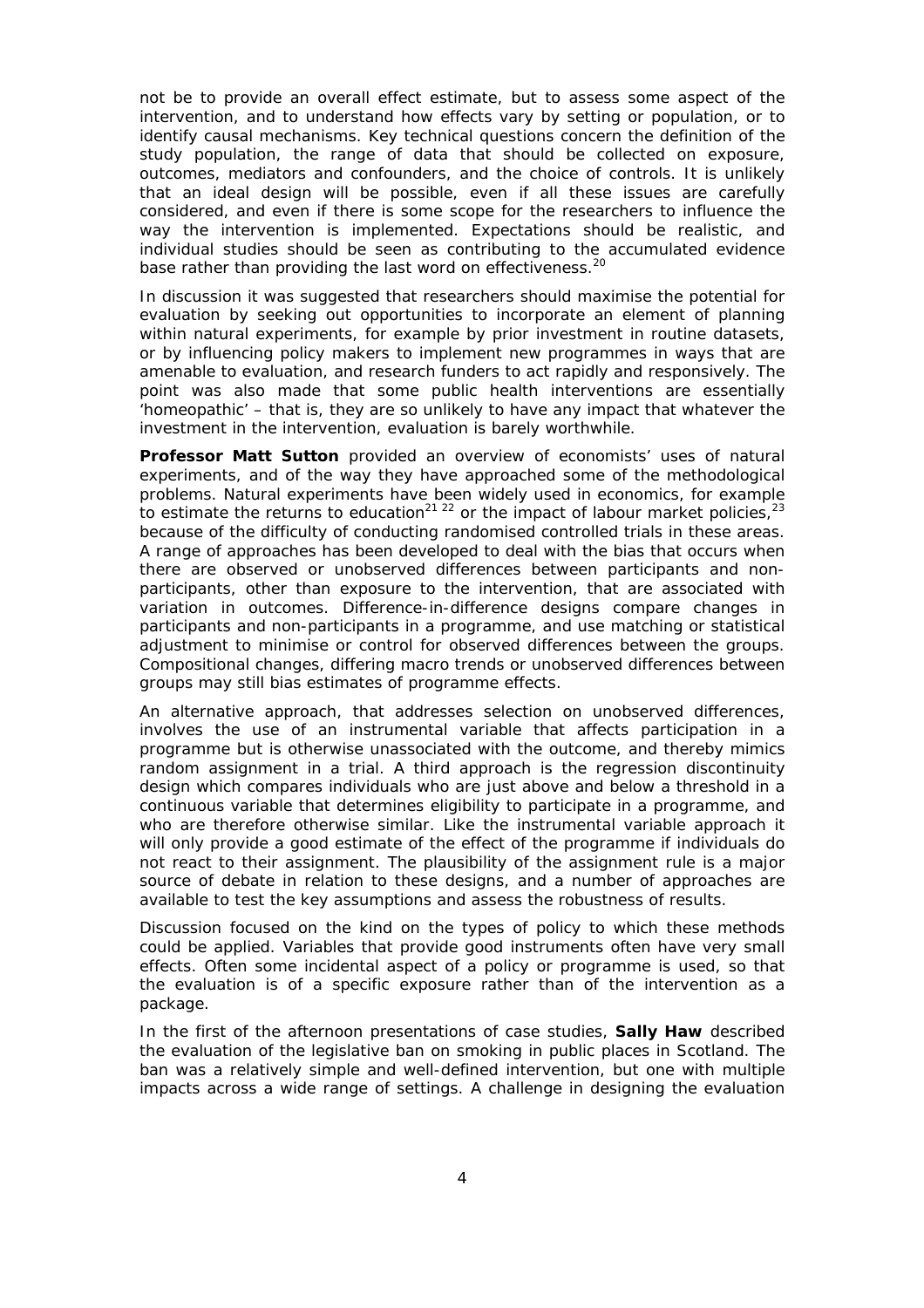was that the precise details of the legislation were uncertain until shortly before enactment, which meant that the timescale for commissioning the work was very short. A range of studies was commissioned, using a variety of methods, including partly controlled before and after designs.<sup>24</sup> Strengths of the evaluation included a strong body of prior evidence, which suggested that the ban might have a large, rapid impact on second-hand smoke exposure, precise measurement of exposure and confounders, a portfolio approach rather than reliance on a single design, and scope to assess alternative explanations for the observed changes. Close collaboration between researchers and policy makers greatly increases the possibility of good quality evaluation of this kind of policy change.

**Professor Ted Melhuish** described the Effective Preschool and Primary Education (EPPE) study and the National Evaluation of Sure Start (NESS). The EPPE study, a longitudinal study of children from age 3 until 11, found that children who went to the most effective preschools, had similar outcomes, in terms of attainment in reading and maths, regardless of the effectiveness of their primary schools, but there were substantial differences in outcomes between primary schools for those children who attended less effective preschools.<sup>25</sup> The NESS study had three components: a cross sectional study comparing children and families in Sure Start areas shortly after implementation, with those in areas scheduled for later implementation; a study of variability in programme implementation, and a longitudinal study comparing children in Sure Start areas and non-Sure Start areas.<sup>26</sup> The control areas for the longitudinal study were drawn from sampling points in the Millennium Cohort Study (MCS), using propensity score matching on a wide range of social and demographic characteristics, to select areas comparable to the Sure Start areas. The earlier study found a range of positive outcomes, but also some adverse outcomes for single mothers in the Sure Start areas.<sup>27</sup> There were no adverse outcomes in the longitudinal study, and a range of positive effects, with no significant variability across different types of household. The difference between the results of the two studies may reflect the way the programme has developed in the meantime, but may also reflect differences in the methods. For example, the use of propensity scores excluded the most deprived areas from the comparison as there were almost no equally deprived areas in the MCS, though subsequent analysis suggested that the outcome models applied equally well to the excluded as to the included areas.

**Professor David Gunnell** described the way natural experiments have been used to evaluate the impact on suicide rates of events such as economic crises, changes in the availability or lethality of commonly used means of suicide, or specific interventions designed to prevent suicide. The low rate of suicide, even amongst relatively high-risk groups such as those recently discharged from a psychiatric hospital, means that randomised controlled trials of suicide prevention are impractical. Natural experiments have provided a highly effective alternative in a variety of settings, providing convincing evidence for the effects of the replacement of coal gas with natural gas in the UK, legislation to ban imports of pesticides commonly used in self-poisoning in Sri Lanka, $^{28}$  the East Asian economic crisis, $29$  and the withdrawal of co-proxamol in the UK. $30$  The changes in some cases are so dramatic that graphical evidence is compelling, but graphical methods have been supplemented by time series and regression-based statistical approaches.

**Kenny Lawson** used the evaluation of a national programme of social housing and neighbourhood improvement in Scotland (the SHARP study) to pose the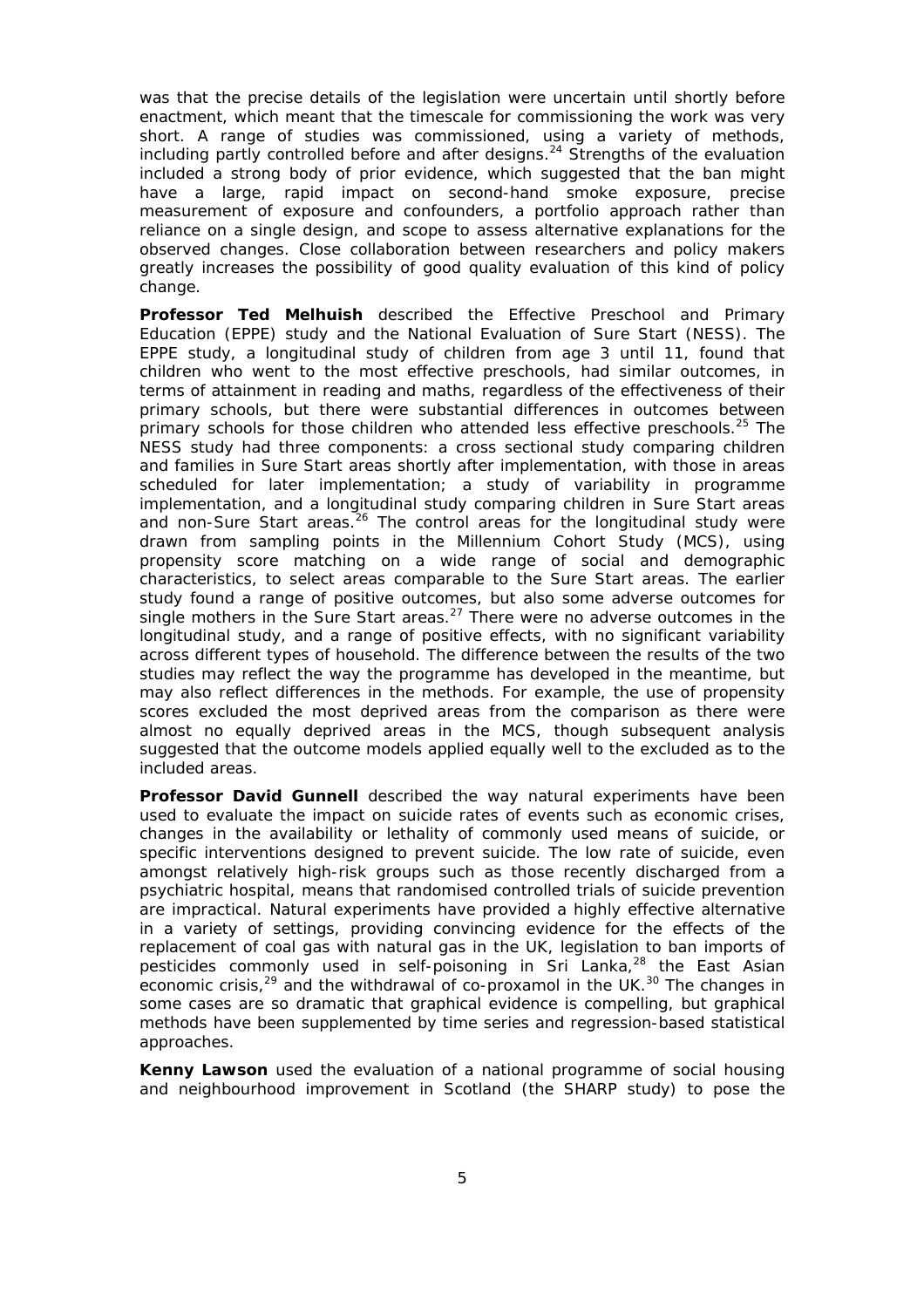question: what does an economic evaluation add to the evaluation of a natural experiment. The main contribution is to make the results more useful to decisionmakers by including a comprehensive generic outcome measure(s) and to collect relevant costs. This enables alternative interventions to be compared in terms of their cost-effectiveness and responds to policymakers' demands for more comprehensive evaluations that generate robust evidence of not only "what works", but crucially whether it is "value for money" in order to prioritise future scarce resources. To generate this information economists need to be consulted at the design phase of a study.

In addition, one of the most important contributions economists can make is through prior modelling to establish the "value of the information" (VOI) to be gained from conducting the evaluation and assess whether a further study is required. This process can also focus the study design upon key areas of uncertainty and ensure there is sufficient statistical power to draw valid and generalisable inferences.

Introducing the discussion, **Professor David Leon** suggested that while the definition of a natural experiment is unproblematic (though a glossary would nonetheless be useful), it is less clear what kind of questions they are best suited to answer. Natural experiments have been used in three main ways in health research: to understand mechanisms by which health can be improved, a useful though not always necessary step in the development of effective interventions; to evaluate interventions intended to improve health, where they had contributed to expanding the stock of evidence, and helped defend the gains from successful interventions, such as bans on smoking in public places; and they had been used to evaluate the health impacts of interventions, such as congestion charges, that may impact on health, but are motivated primarily by other goals. Although there were good examples of the first two, there were fewer for the third. In the light of this, Professor Leon asked, what are the issues that guidance for researchers and policy makers should cover?

Issues suggested by delegates included:

A call to researchers to press policy-makers to use the best possible methods, and to advocate implementation approaches that would allow for experimentation, rather than automatically relying on observational methods.

The guidance should use successful examples of natural experimental approaches to demonstrate where they can be used appropriately, rather than focusing on the difficulties and weaknesses of the approach.

Rather than presenting a toolbox of standard techniques, the guidance should aim to help researchers recognise opportunities for natural experiments, and to apply experimental thinking and methods appropriately.

Planned and natural experiments should not be seen as entirely distinct approaches. Instead, researchers should look out for opportunities to incorporate planned experiments within larger-scale implementation of policies.

Natural experiments should be approached with the same care as trials – with close attention to issues such as statistical power, unanticipated consequences, adverse outcomes, etc., and clarity about the perspective adopted for the purposes of economic evaluation.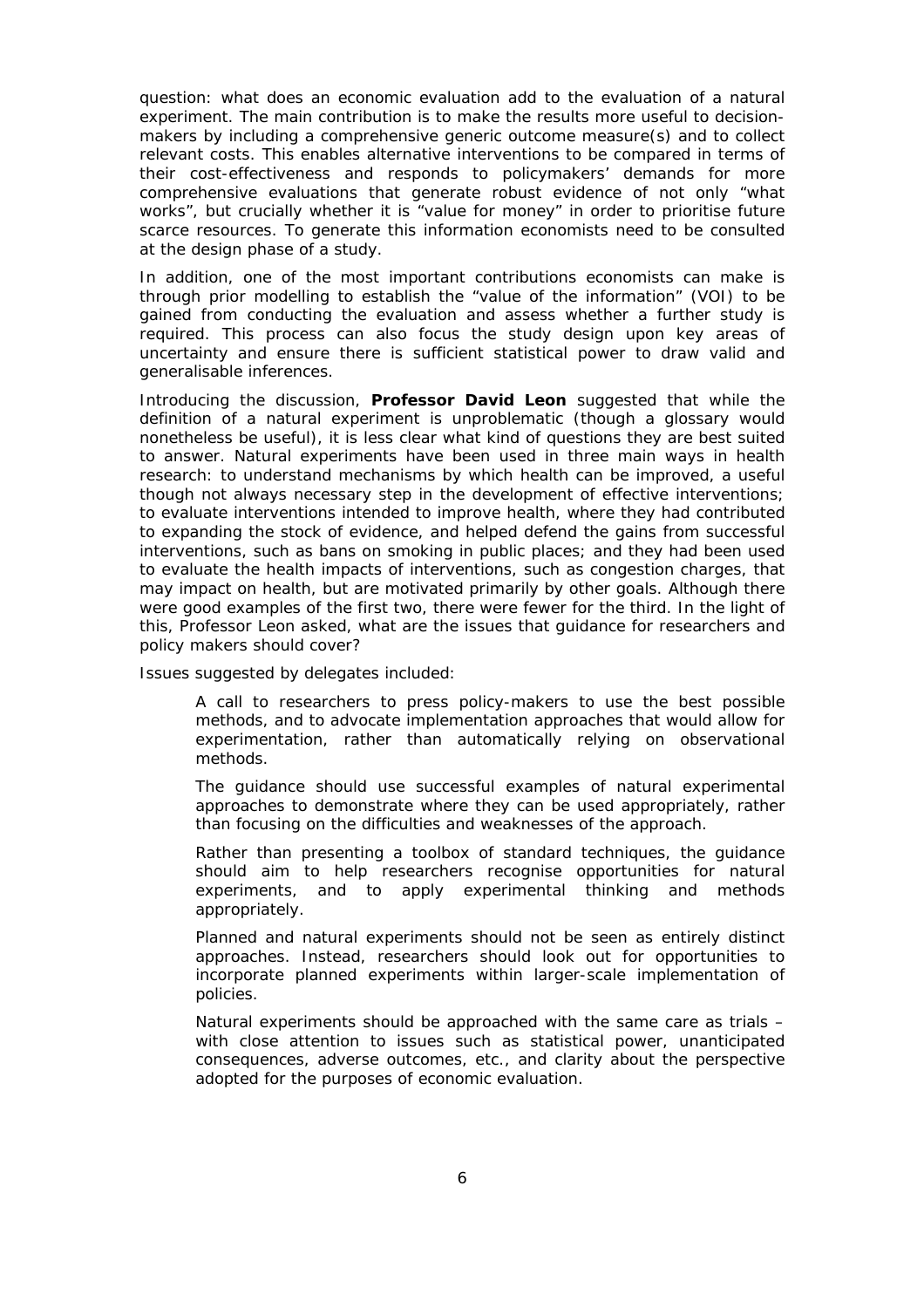It is important to be clear who the guidance is intended for, and to produce different versions for different audiences. Although some of the issues may be quite technical, boxes, checklists, etc., could be used to improve accessibility to lay readers.

Improvements in the collection of data routinely, and in linking administrative datasets, and making them accessible to researchers, could greatly increase the opportunities for natural experiments.

Reporting guidelines should be included with a view to standardising the reporting of potential biases, methods used to reduce their impact, etc. Those conducting a study are best-placed to assess bias, and a structured approach to reporting would improve the prospects for informative evidence synthesis.

Closing the workshop, Peter Craig thanked speakers and delegates for their contributions. There was a consensus that guidance on the use of natural experiments would be useful and proposals for producing this would be circulated with the report of the workshop.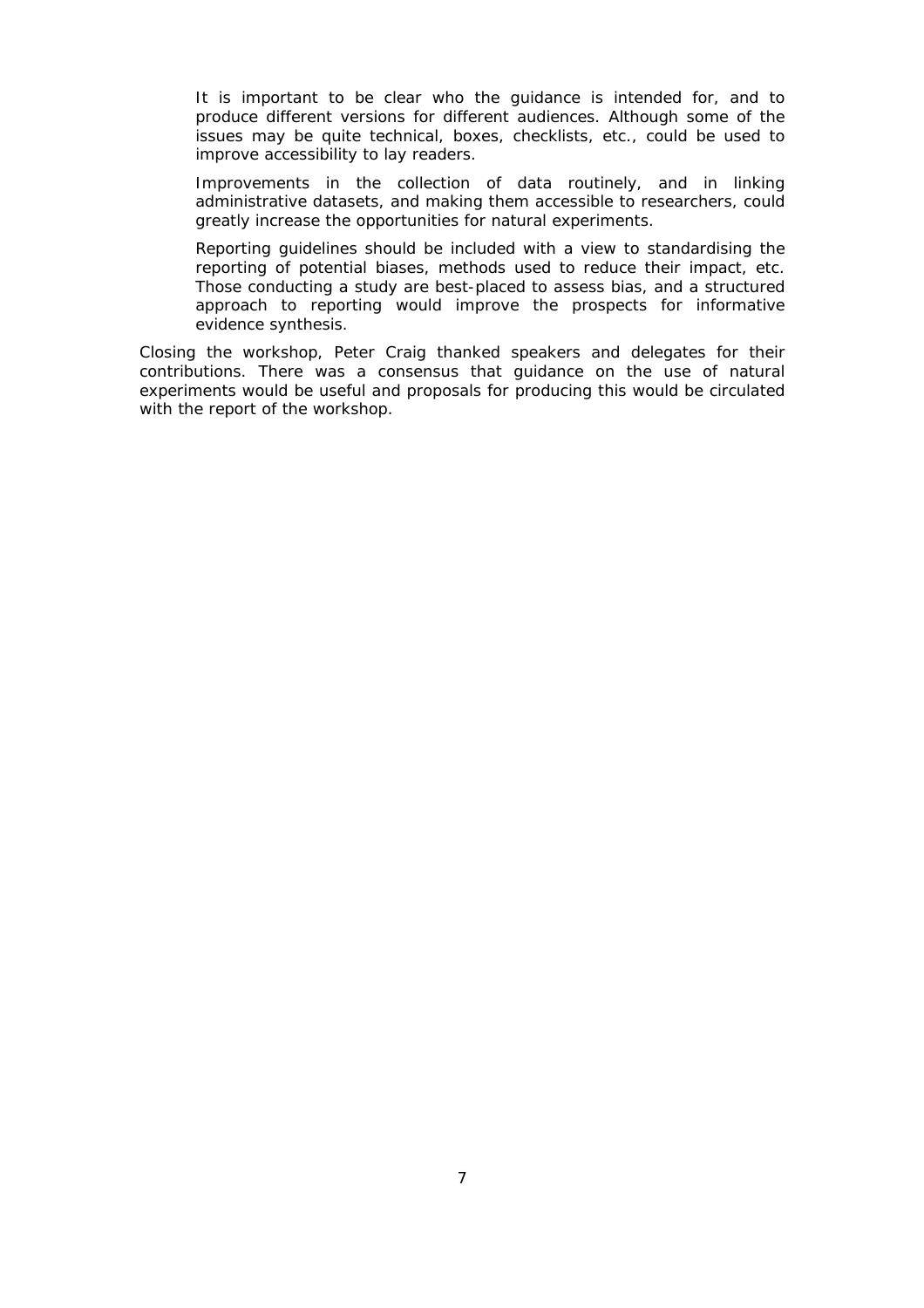#### **Annex A Programme**

09.30 Coffee and registration

10.00 Introduction and aims of the workshop

10.10 Professor Sir Michael Rutter, Natural experiments – rationale and overview

10.40 Professor Barney Reeves, Epidemiological issues in the design and conduct of natural experiments

11.25 Break

11.30 Dr David Ogilvie, Practical issues in the design and conduct of natural experiments

12.15 Professor Matt Sutton, Economists' use of natural experiments

13.00 Lunch

13.40 Case studies

- 1. Ms Sally Haw: Public smoking bans
- 2. Professor David Gunnell: Suicide prevention
- 3. Professor Ted Melhuish: Early years studies
- 4. Mr Ken Lawson: Scotland's Housing and Regeneration Project

15.00 Break

15.15 Facilitated discussion: what are the key issues that guidance for the use of natural experiments to evaluate population health interventions should address?

16.00 Conclusion: next steps in developing guidance

16.30 Close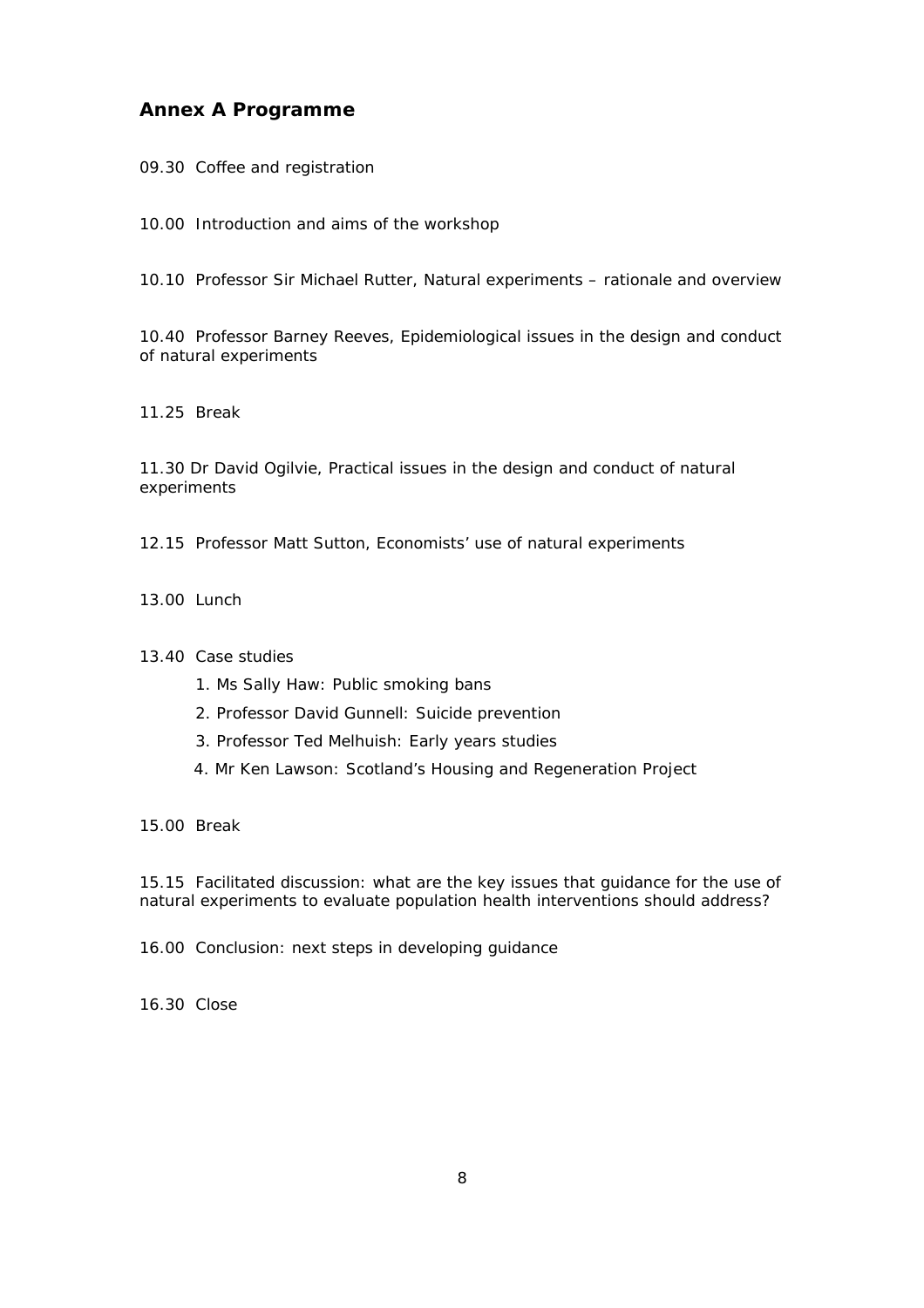#### **Annex B References**

- 1. Black N. Why we need observational studies to evaluate the effectiveness of health care. *British Medical Journal* 1996;312:1215-1218.
- 2. Collins R, MacMahon S. Reliable assessment of the effects of treatment on mortality and major morbidity. *Lancet* 2001;357:373-80.
- 3. Eccles M, Grimshaw J, Campbell M, Ramsay C. Research designs for studies evaluating the effectiveness of change and improvement strategies. *Quality and Safety in Healthcare* 2003;12:47-52.
- 4. Glasziou P, Chalmers I, Rawlins M, McCulloch P. When are randomised trials unnecessary? Picking signal from noise. *British Medical Journal* 2007;334:349-51.
- 5. MacMahon S, Collins R. Reliable assessment of the effects of treatment on mortality and major morbidity, II: observational studies *The Lancet* 2001;357:455-62.
- 6. McKee M, Britton A, Black N, McPherson K, Sanderson C, Bain C. Interpreting the evidence: choosing between randomised and non-randomised studies. *British Medical Journal* 1999;319:312-5.
- 7. Vandenbroucke JP. When are observational studies as credible as randomised trials? *The Lancet* 2004;363:1728-31.
- 8. Victora CG, Habicht J-P, Bryce J. Evidence-based public health: moving beyond randomised trials. *American Journal of Public Health* 2004;94(3):400-5.
- 9. Academy of Medical Sciences. Identifying the environmental causes of disease: how should we decide what to believe and when to take action. London: Academy of Medical Sciences, 2007.
- 10. Rutter M. Epidemiological methods to tackle causal questions. *International Journal of Epidemiology* 2009;38:3-6.
- 11. Deeks J, Dinnes J, D'Amico R, Sowden A, Sakarovich C, Song F, et al. Evaluating non-randomised intervention studies. *Health Technology Assessment* 2003;7(27).
- 12. Ioannidis JPA, Haidich A-B, Lau J. Any casualties in the clash of randomised and observational evidence. *British Medical Journal* 2001;322:879-80.
- 13. Ioannidis JPA, Haidich A-B, Pappa M, Pantazis N, Kokori SI, Tektonidou MG, et al. Comparison of treatment effects in randomised and non-randomised studies. *Journal of the American Medical Association* 2008;286(7):821-30.
- 14. MacLehose R, Reeves B, Harvey I, Sheldon T, Russell I, Black A. A systematic review of comparisons of effect sizes derived from randomised and nonrandomised studies. *Health Technology Assessment* 2000;4(34).
- 15. Ogilvie D, Mitchell R, Mutrie N, Petticrew M, Platt S. Evaluating health effects of transport interventions: methodologic case study. *American Journal of Preventive Medicine* 2006;31(2):118-26.
- 16. Petticrew M, Cummins S, Ferrell C, Findlay A, Higgins C, Hoy C, et al. Natural experiments: an under-used tool for public health. *Public Health* 2005;119:751-7.
- 17. D'Agostino R. Propensity score methods for bias reduction in the comparison of a treatment to a non-randomized control group. *Statistics in Medicine* 1998;17(19):2265-81.
- 18. Greenland S. An introduction to instrumental variables for epidemiologists. *International Journal of Epidemiology* 2000;29:722-9.
- 19. Dwan K, Altman D, Arnaiz J, Bloom J, Chan A, Cronin E, et al. Systematic review of the empirical evidence of study publication bias and outcome reporting bias. *PLoS One* 2008;3(8):e3081.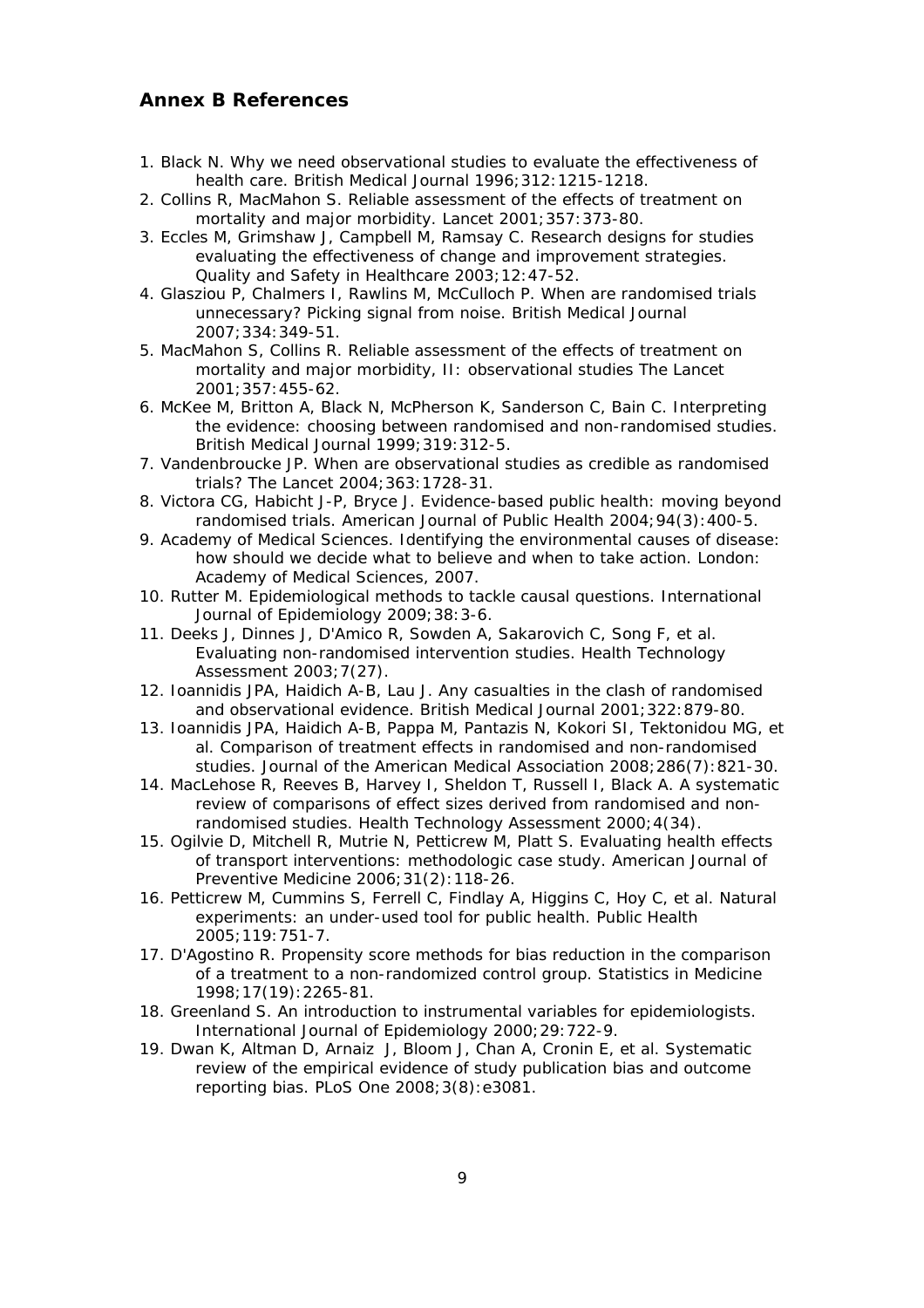- 20. Simmons R, Ogilvie D, Griffin SJ, Sargeant LA. Applied public health research - falling through the cracks. *BMC Public Health* 2009;9.
- 21. Angrist J, Krueger A. Does compulsory schooling attendance affect schooling and earnings? *Quarterly Journal of Economics* 1991;106:976-1014.
- 22. Angrist J, Lavy V. Using Maimonides' rule to estimate the effect of class size on scholastic achievement. *Quarterly Journal of Economics* 1999;114:533- 75.
- 23. Blundell R, Costa Dias M. Alternative approaches to evaluation in empirical microeconomics. *Cemmap working paper*, 2002.
- 24. Haw SJ, Gruer L, Amos A, Currie CE, Fischbacher C, Fong GT, et al. Legislation on smoking in enclosed public places in Scotland: how will we evaluate the impact? . *Journal of Public Health* 2006;28(1):24-30.
- 25. Melhuish E, Sylva K, Sammons P, Siraj-Blatchford I, Taggart B, Phan MB, et al. Preschool influences on mathematics achievement. *Science* 2008;321:1161-2.
- 26. Melhuish E, Belsky J, Leyland AH, Barnes J, National Evaluation of Sure Start Research Team. Effects of fully established Sure Start Local Programmes on 3 year old children and their families living in England: a quasiexperimental observational study. *The Lancet* 2008;372:1641-7.
- 27. Belsky J, Melhuish E, Barnes J, Leyland AH, Romaniuk H, National Evaluation of Sure Start Research Team. Effects of Sure Start local programmes on children and families: early findings from a quasi-experimental, cross sectional study. *British Medical Journal* 2006;332:1476-81.
- 28. Gunnell D, Fernando R, Hewagama M, Priyangika W, Konradsen F, Eddleston M. The impact of pesticide regulations on suicide in Sri Lanka. *International Journal of Epidemiology* 2007;36:1235-1242.
- 29. Chang S, Gunnell D, Sterne J, Lu T, Cheng A. Was the economic crisis 1997- 1998 responsible for rising suicide rates in East/Southeast Asia? A timetrend analysis for Japan, Hong Kong, South Korea, Taiwan, Singapore and Thailand *Soc Sci Med* 2009;68:1322-31.
- 30. Hawton K, Bergen H, Simkin S, Brock A, Griffiths C, Romeri E, et al. Effect of withdrawal of co-proxamol on prescribing and deaths from drug poisoning in England and Wales: time series analysis. *British Medical Journal* 2009;338 2270.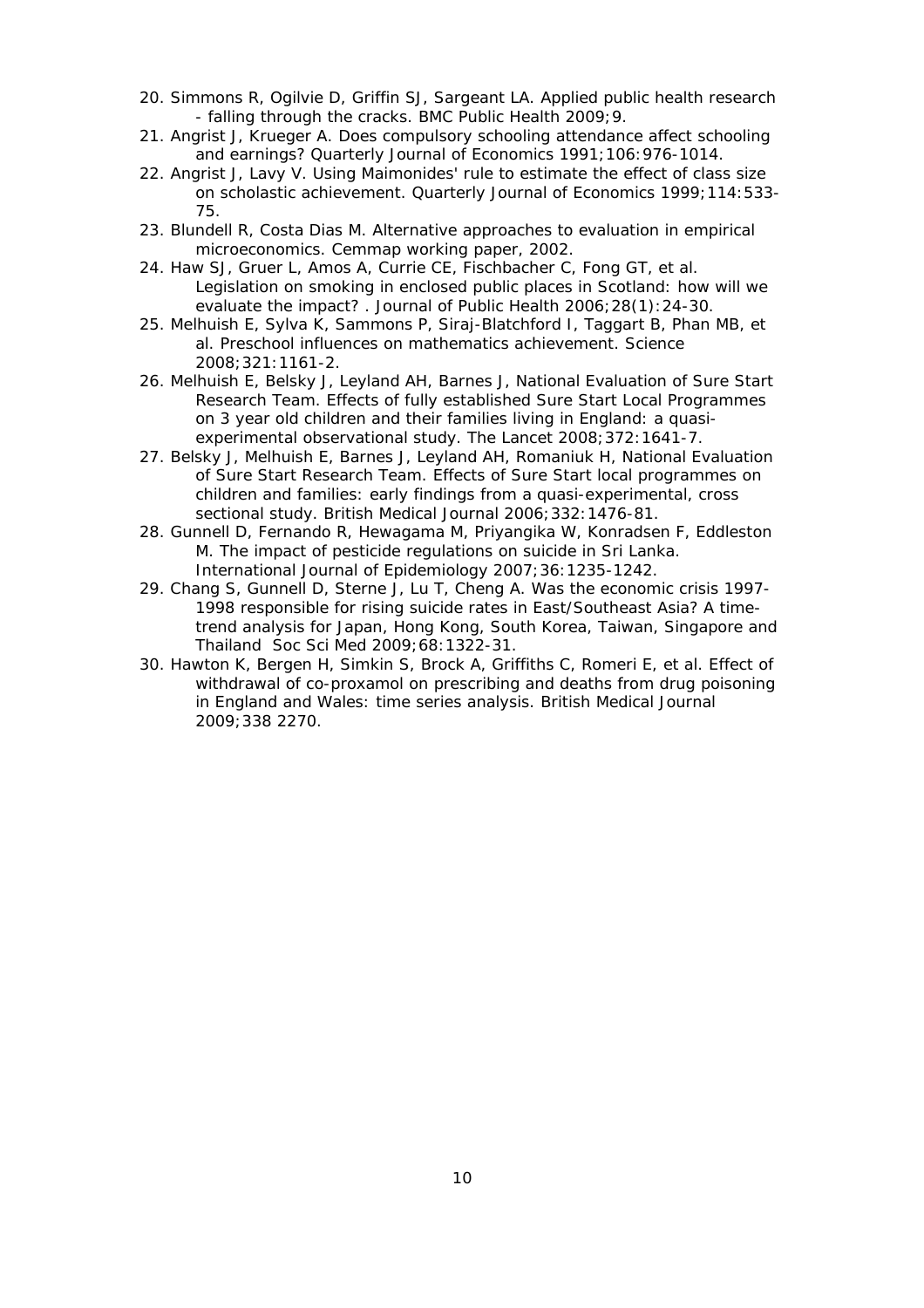# **Annex C Participants**

| Dr Suzanne Audrey        | Department of Social Medicine, University of Bristol                                                |
|--------------------------|-----------------------------------------------------------------------------------------------------|
| Dr Janis Baird           | MRC Epidemiology Resource Centre, University of Southampton                                         |
| Clare Beeston            | NHS Health Scotland                                                                                 |
| Christina Black          | MRC Epidemiology Resource Centre, University of Southampton                                         |
| Professor Lyndal Bond    | MRC/CSO Social and Public Health Sciences Unit, University of Glasgow                               |
| Zoltan Bozoky            | Policy Research Programme, Department of Health                                                     |
| Professor Iain Buchan    | Health Methodology Research Group, University of Manchester                                         |
| Dr Bryony Butland        | Cross Government Obesity Team, Department of Health                                                 |
| Dr Dexter Canoy          | School of Community Based Medicine, University of Manchester                                        |
| Professor Roy Carr Hill  | Centre for Health Economics, University of York                                                     |
| Catherine Chittleborough | Department of Social Medicine, University of Bristol                                                |
| Dr Andrew Cook           | Public Health Research Programme, NIHR Evaluation, Trials and Studies Co-ordinating Centre          |
| Sarah Cook               | Department of Epidemiology and Population Health, London School of Hygiene and Tropical<br>Medicine |
| Professor Cyrus Cooper   | MRC Epidemiology Resource Centre, University of Southampton                                         |
| Neil Craig               | NHS Health Scotland                                                                                 |
| Dr Peter Craig           | MRC Population Health Sciences Research Network                                                     |
| Dr Steve Cummins         | Department of Geography, Queen Mary, University of London                                           |
| Professor Linda Davies   | Health Methodology Research Group, University of Manchester                                         |
| Neil Davies              | Department of Social Medicine, University of Bristol                                                |
| Dr Monica Dent           | National Obesity Observatory and Public Health Resource Unit                                        |
| Dr Matt Egan             | MRC/CSO Social and Public Health Sciences Unit, University of Glasgow                               |
| Ibidun Fakoya            | Research Department of Infection & Population Health, University College London                     |
| Dr Elizabeth Fenwick     | Public Health and Health Policy, University of Glasgow                                              |
| Dr Bruna Galobardes      | Department of Social Medicine, University of Bristol                                                |
| Dr Darya Gaysina         | MRC Unit for Lifelong Health and Ageing, University College London                                  |
| Dr Simon Griffin         | MRC Epidemiology Unit, Institute of Metabolic Science                                               |
| Professor David Gunnell  | Department of Social Medicine, University of Bristol                                                |
| Sally Haw                | Scottish Collaboration for Public Health Research and Policy                                        |
| Neil Hawkins             | Oxford Outcomes                                                                                     |
| Dr Andrew Hayward        | UCL Centre for Infectious Disease Epidemiology, University College London                           |
| Dr Julian Higgins        | MRC Biostatistics Unit, University of Cambridge                                                     |
| Dr Melvyn Hillsdon       | School of Sport and Health Sciences, University of Exeter                                           |
| Professor Frank Kee      | UKCRC Centre of Excellence in Public Health (NI), Queen's University of Belfast                     |
| Dr Andrew Jones          | School of Environmental Sciences, University of East Anglia                                         |
| Professor Catherine Law  | NIHR Public Health Research Programme, NIHR Evaluation, Trials and Studies Co-ordinating<br>Centre  |
| Kenny Lawson             | Public Health and Policy, University of Glasgow                                                     |
| Dr Frank van Lenthe      | Department of Public Health, Erasmus Medical Centre, Rotterdam                                      |